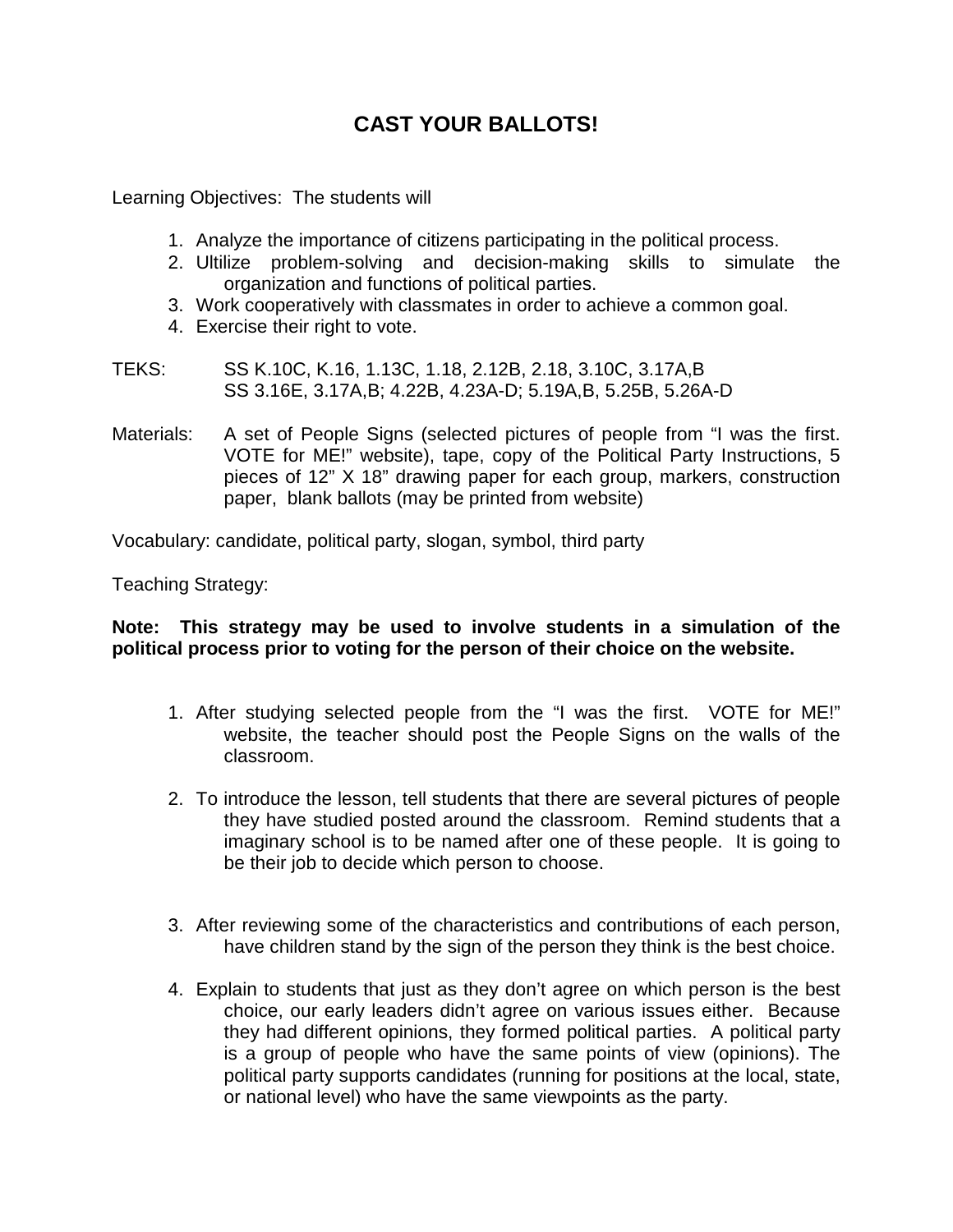- 5. Inform students that they are going to form a political party with the students in their person group. (If one or two students are in a group by themselves, the teacher may want them to join another group. If a group is very large, the teacher may divide the large group into two smaller groups.)
- 6. Display an overhead transparency of the Political Party Instructions. Explain to students that their group should create individual posters to show the following information:
	- The name for your political party. (The name should be related to your person.)
	- The symbol of your political party.
	- A campaign slogan, phrase, or saying that expresses a belief that your political party has about your person.
	- A list of 3-5 reasons or arguments concerning why the school should be named for your party's person.
	- Optional: A political button, a yard sign, the internet web address of your political party, or a bumper sticker.
- 7. Give each group 5 pieces of 12" x 18" drawing paper and some markers. Have students brainstorm ideas for the name of their political party, symbol, slogan, and list of reasons why their person is the best choice. Tell students that their posters will be presented to the class and then allow sufficient time for completion of the assignment.
- 8. Before each political party makes their presentation, have students in each group decide who will present each poster. (Everyone in the group must participate.) The order of the presentation should be as follows: (1) party name, (2) symbol, (3) slogan, (4) list of arguments, and (5) optional information.
- 9. The teacher should advise students to listen carefully to each political party because after the presentations students will be asked to vote for the best person. Point out that students may vote for the person of any political party, regardless of whether they were a member of that political party or not.
- 10.When presentations are completed, give each student a ballot and have him/her vote for the person that they think would be the best choice.
- 11.The teacher should collect the ballots and record the results on the board or overhead. A vote can then be cast on the website.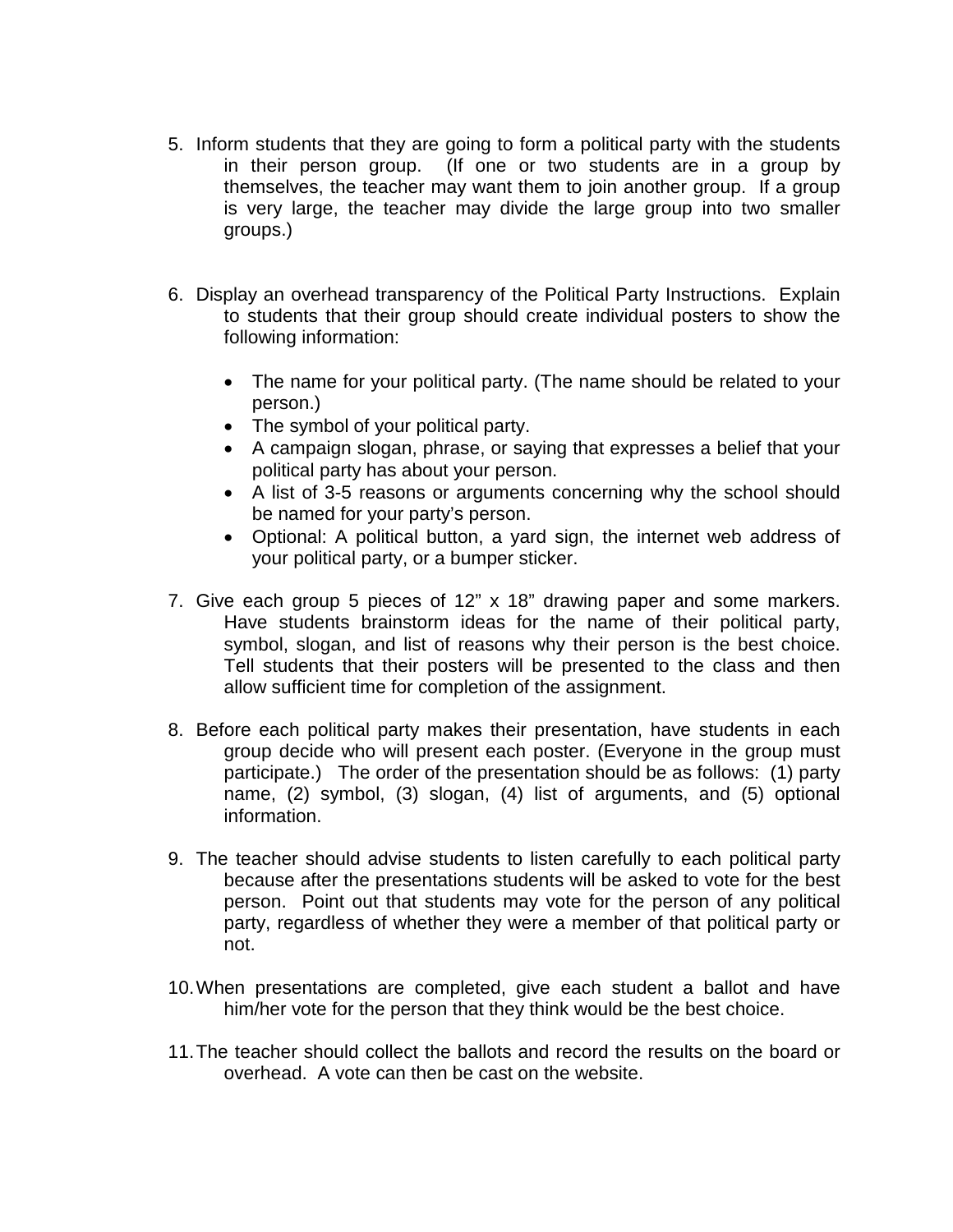- 12.Draw attention to the two parties that received the most votes and relate to students that throughout the history of our country, there have been two main parties. Ask students to name the two political parties. (Democratic Party and Republican Party)
- 13.Debrief the simulation by having student respond to any of the following questions:
	- Do you think only having 2 main political parties is good or bad?
	- Since candidates of minor or third parties rarely are elected, why do you think people still support them?
	- Is it important for citizens to participate in the political party of their choice? Why or why not?
	- What did you learn about political parties from participating in this activity?
	- What other campaign items do political parties use?
	- Do you think political yard signs, buttons, and/or bumper stickers influence how people vote? Why or Why not?
	- What are ways that citizens can help the candidate of their choice get elected?
	- What is it important for people to vote on issues that concern them?
	- Should citizens be required to vote in elections? Why or why not?

Extension for Gifted/Talented: Have students write the alphabet down the left hand margin of their paper. Instruct students to write words or phrases beginning with each letter of the alphabet to describe ways citizens can participate in the political process. This same information can be assembled into a book entitled: "Participating in the Political Process: A to Z"

Adapted from "Party Time", a lesson plan created by Kathy Aldridge, Law-Related Education Consultant, State Bar of Texas,